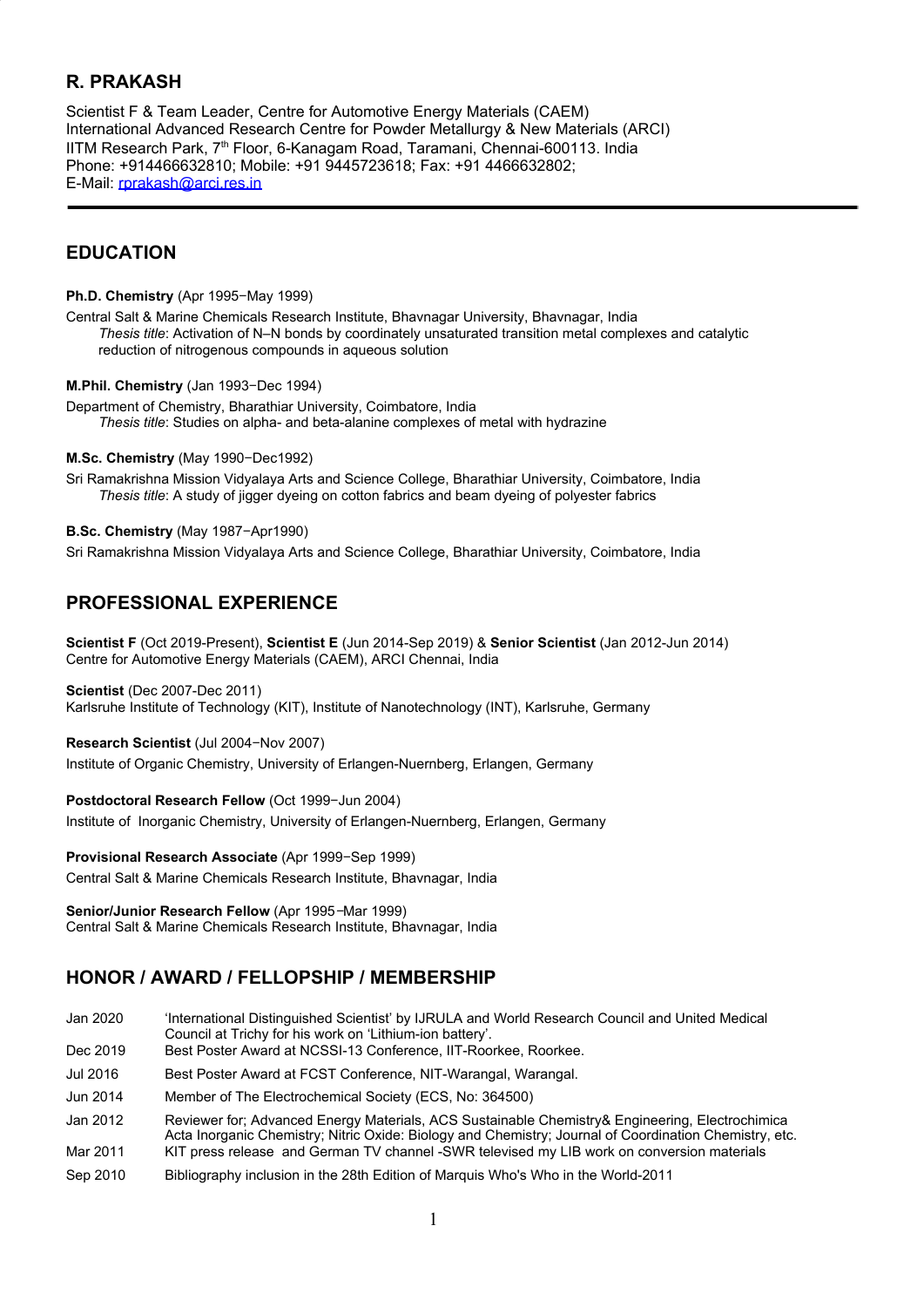- Jul 2010 Special Poster Award (Nanomaterials in Energy Applications) at ENMAT-2010 conference, Germany
- Jul 2009 LIB Research activities telecasted in TV channels (Bayerischen Rundfunks-Alpha & Deutsche Welle (DW)
- Mar 2006 Highlighted Paper in Chemistry A European Journal
- Jan 2004 Very Important Paper (VIP) in Angewandate Chemistry International Edition
- Oct 1999 Postdoctoral Research Fellowship, Deutsche Forschungsgemineschaft, Institut für Anorganische Chemie, Erlangen, Germany
- Apr 1999 Provisional Research Associate, Council of Scientific & Industrial Research, New Delhi
- Apr 1997 Senior Research Fellowship, Council of Scientific & Industrial Research, New Delhi
- Apr 1995 Junior Research Fellow, Central Salt & Marine Chemicals Research Institute, Bhavnagar
- Dec 1994 Distinction status for M.Phil. Thesis, Bharathiar University, Coimbatore
- Apr 1991 Academic Proficiency Award in M.Sc., SRKMV Arts College, Bharathiar University, Coimbatore
- Apr 1990 Academic Proficiency Award in B.Sc., SRKMV Arts College, Bharathiar University, Coimbatore

## **PROJECT HANDLED/HANDLING**

#### **ARCI, Chennai (2012-present)**

- $\Box$  Lithium ion batteries and BMS for electric vehicles
- Development of Li-ion batteries for electric vehicle application

#### **Karlsruhe Institute of Technology, Germany (2007-2011)**

 Development of high-energy density electrode materials for lithium-ion batteries for energy storage applications

#### **University of Erlangen-Nurnberg, Germany (1999-2006)**

- □ Synthesis of novel metal-centered mixed-valent heterometallic wheels for Single Molecule Magnets applications
- $\Box$  Investigation of sulfur-rich ruthenium nitrosyl complexes as nitric oxide drug delivery agents
- □ Sulfur-rich Ni/Fe complexes: A structural and functional mimic of [NiFe] hydrogenases
- Studies of sulfur-rich Fe/Ru/Os complexes in relevant to nitrogenases function

#### **CSMCRI, Bhavnagar (1995-1999)**

- □ Denitrification of nitrates and nitrites enriched water/effluents by cationic-membrane-cell electrolysis
- Electrocatalytic reduction of N-N bonds by ruthenium aminopolycarboxylates in aqueous solution
- □ Electrochemical study of thin-film metal-coated cation-exchange membranes

# **INVITED TALK / LECTURE**

- 1. An overview of lithium-ion battery technology and materials development at ARCI, Golden Jubilee Conference, DST, India, January 22, **2021**.
- 2. Lithium-ion cell technology and materials development at ARCI, Indo-African Bilateral Workshop, December 16, **2020**.
- 3. Energy materials for e-mobility applications, International Conference on Automotive Materials and Manufacturing, ARAI Pune, December 3-4, **2020**.
- 4. Tailoring the structure of materials and electrode fabrication process for high power lithium ion batteries, International workshop on Materials for Energy Conversion and storage, IIT Tirupati, December 24-25, **2019**.
- 5. Development of lithium-ion battery for the integration of e-mobility and renewable energy, *Industry-Academia Conclave for the integration of e-mobility and renewable energy*, VIT Vellore, December 13, **2019**.
- 6. Li-ion battery program at ARCI for electric mobility application, *Meeting on establishment of Center of Excellence in Energy Storage Technologies for EV and portable mobile device applications*, IIT Bhilai, Bhilai, April 30, **2019**.
- 7. Li-ion batteries for Electric Vehicles, *Workshop for ETWDC*, Kongu College of Engineering, Erode on March 15, **2019**.
- 8. Li-ion batteries for green energy applications, *National symposium on green energy and its green chemistry for sustainable future*, Menakshi college for Women, Chennai, February 22, **2019**.
- 9. Li-ion batteries and beyond, *Batteries, innovation and safety, going beyond lithium Workshop*, New Delhi, February 25-27, **2019**.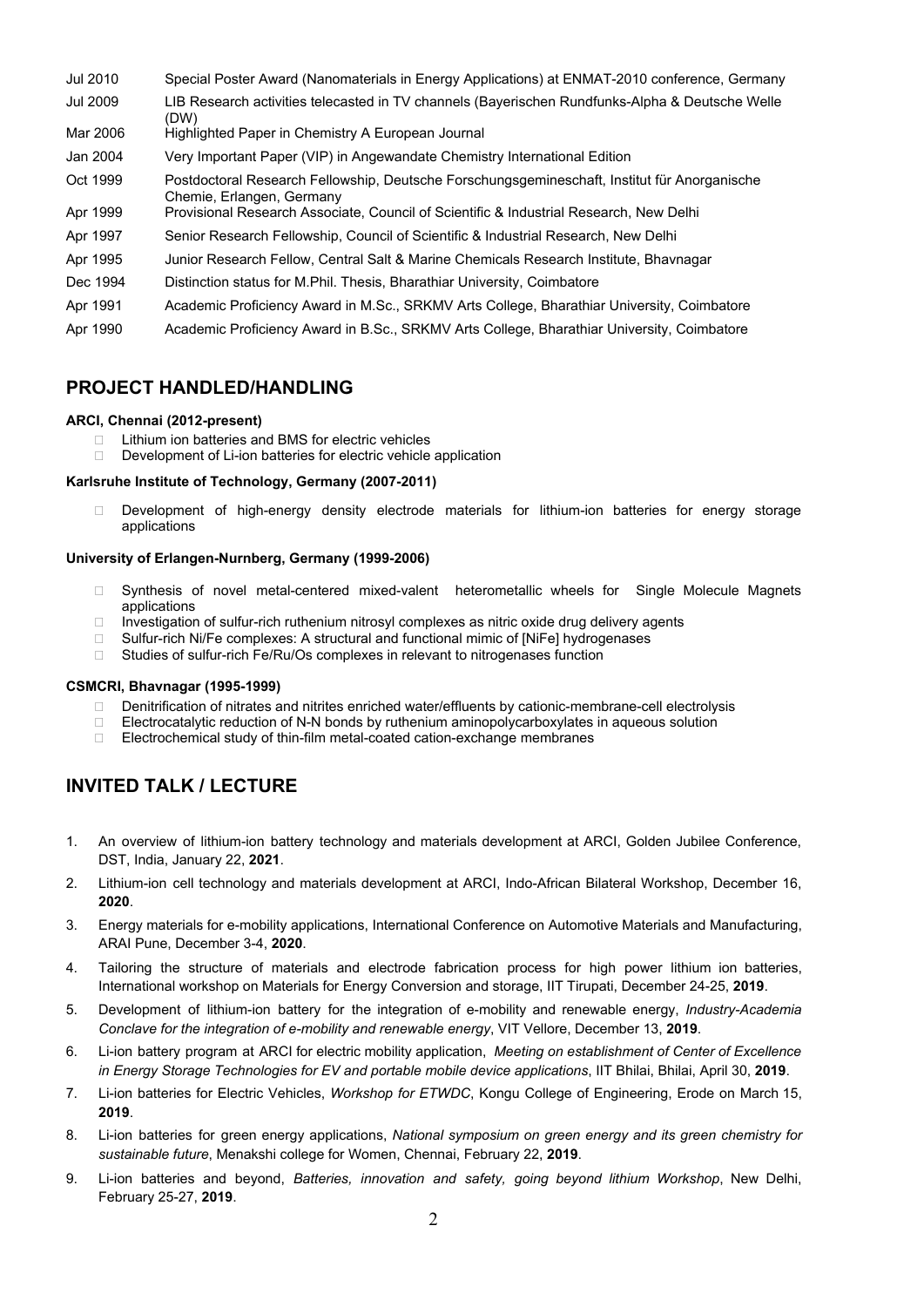- 10. Development of Materials and components for clean energy applications, *National conference on renewable energy and its applications in mitigation of climate changes*, PSGR Krishnammal College of Women, Coimbatore, January 21-22, **2019**.
- 11. Li-ion battery development at ARCI for electric mobility, *Second IESA ICAT EV Conclave*, IMT Manesar, Gurgaon, May 17-18, **2018**.
- 12. Development of electrode for fabrication lithium ion batteries for electric vehicle application, *Conclave on Materials & Technologist in Energy Conversion & Storage (MTECS 2018)*, IIITDM, Kanchipuram, December 28 - 29, **2018**.
- 13. Development and upscaling of electrode materials and fabrication of lithium-ion cell/battery for electric vehicle application, *International Meeting on Energy Storage Devices (IMESD) –2018*, IITR, Roorkee, December 10 –12, **2018**.
- 14. Lithium-ion battery on electric mobility, *Electric vehicles initiatives and technology (eVIT) conclave*, Vellore Institute of Technology (VIT), Chennai, March 10, **2018**.
- 15. Green technology development at ARCI, National conference on global warming, green energy and environmental pollution- Go Green 2018, Velammal Institute of Technology, Chennai, March 9, **2018**.
- 16. Lithium ion battery development program at ARCI for Electric Vehicle Application, *Indo-US Science and Technology Forum workshop on Recent Advances in Multiscale, Multiphysics Analysis of Energy conversion in Li-ion Batteries*, IIT Bombay, Mumbai, June 17-19, **2016**.
- 17. Lithium ion Battery Technology for Electric Vehicle Application, PoSDAC Workshop, RCI, Hyderabad on April 28, **2015**.
- 18. Development of large lithium-ion batteries for electrical vehicle applications, *Indo-UK joint seminar on functional energy materials, manufacturing and structures (FAEMMA-2013)*, University of Hyderabad, Hyderabad, Mar 26, **2013**.
- 19. Metallocene based [M/LiF/C] nanocomposite as stable electrode in lithium ion batteries, *Advanced Research Center International (ARCI) for Powder Metallurgy & New Materials (ARCI)*, Hyderabad, India, Feb 18, **2011**.
- 20. Ferrocene based carbon–Iron/lithium fluoride nanocomposite as stable electrode material in lithium batteries, *Materials Challenges in Alternative & renewable Energy 2010,* Cocoa Beach, Florida, USA, Feb 21-25, **2010**.
- 21. Synthesis and reactivity studies of sulfur- and oxygen-rich transition metal compounds, *Institute of Nanotechnology, Forschungszentrum Karlsruhe*, Karlsruhe, Germany, Sep 23, **2007**.
- 22. High Performance Liquid Chromatography, *School of Biomedical and Natural Sciences, Nottingham Trent University, Nottingham*, UK, May 25, **2007**.
- 23. Radioactivity– A Context Based Learning, *Centre of Effective Learning in Science (CELS), Nottingham Trent University, Nottingham,* UK, Mar 15, **2007**.
- 24. Chemistry of Group 14 elements, Department of Chemistry, *National University of Ireland, Galway, Ireland* Oct 23, **2006**.
- **25.** Synthetic model compounds to nitrogenase and hydrogenase enzymes, *Central Salt and Marine Chemicals Research Institute, Bhavnagar*, India, Jan 16, **2002**.

## **PUBLICATION**

### **Patent**

- 1. Process for the fast formation of solid electrolyte interphase layer on the anode surface in lithium-ion battery, Rikka Vallabha Rao, Sumit Ranjan Sahu, **R. Prakash**, R. Gopalan, G. Sundararajan (filed), **2020**, Indian Patent App. No. **202011052906**.
- 2. Cathode material for fluoride-based conversion electrodes, method for the production thereof and use thereof. M. Fichtner, H. Hahn, **R. Prakash**, *US Pat. Appl***. 2013, US8568618 B2**.
- 3. Carbon encapsulated transition metal oxide nanocomposite, a method for its preparation and its use in Li-ion batteries, M. Fichtner, H. Hahn, **R. Prakash**, *Eur. Pat. Appl***. 2013, EP 2578539 A1 20130410**.
- 4. Carbon encapsulated transition metal oxide nanocomposite, a method for its preparation and its use in Li-ion batteries, M. Fichtner, H. Hahn, **R. Prakash**, *PCT Int. Appl***. 2013**, **WO 2013050115 A1 20130411**.
- 5. Cathode material for fluoride-based conversion electrodes, method for the production thereof and use thereof. M. Fichtner, H. Hahn, **R. Prakash**, *PCT Int. Appl***. 2010**, **WO 2010115601 A1 20101014**.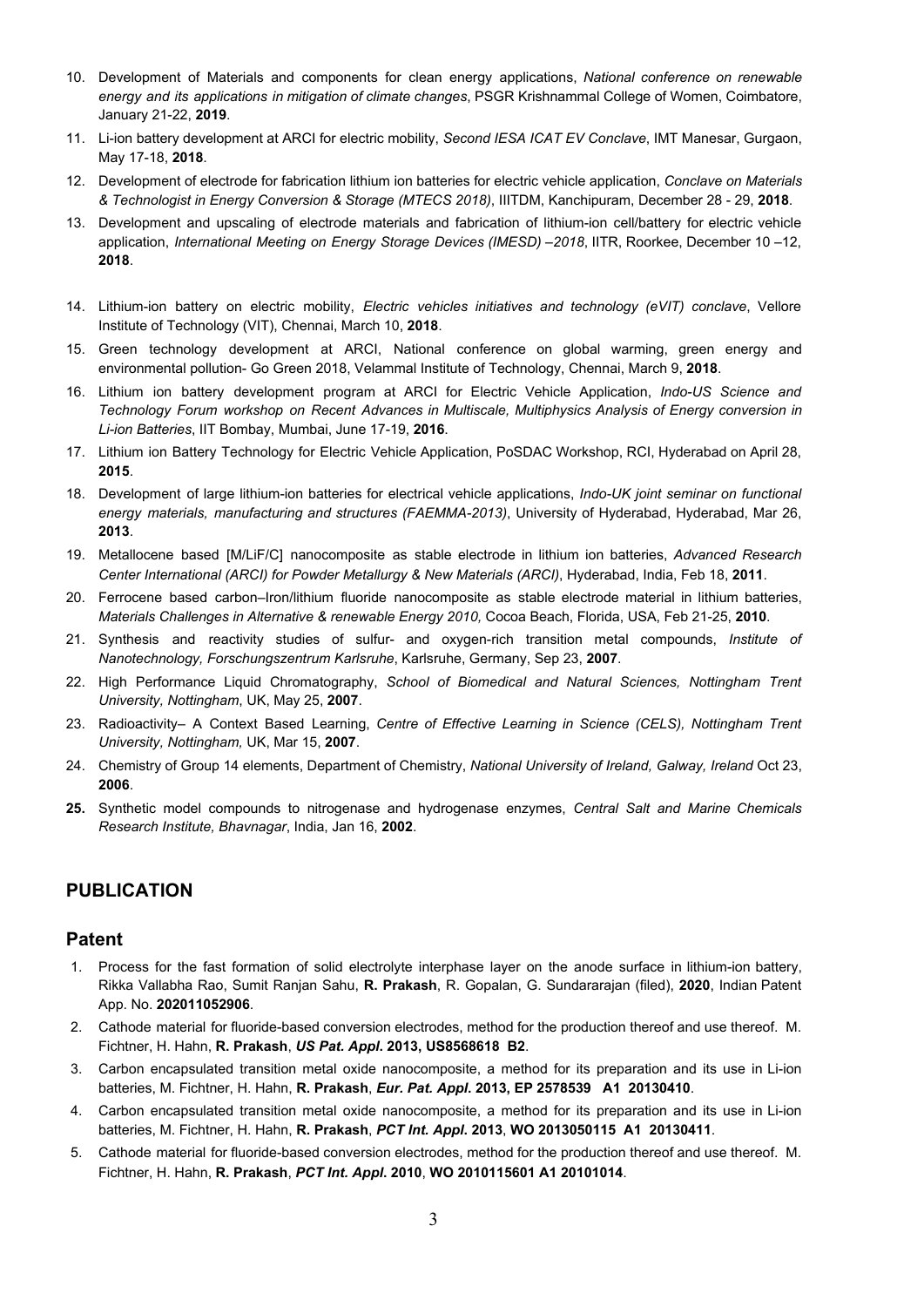- 6. Kathodenmaterial für fluorid basierte Konversionselektroden, Verfahren zu seiner Herstellung und seine Verwendung M. Fichtner, **R. Prakash**, H. Hahn, *Ger. Offen.* **2010**, **DE 102009017262 A1 20101014**.
- 7. An improved process for the preparation of ammonia. **R. Prakash**, V. K. Shahi, P. Ray, G. Ramachandraiah, R. Rangarajan, *Indian Pat. Appl***. 2008**, **IN 2001DE00042 A 20080801**.

### **Book Chapter**

- 1. Carbon encapsulated-iron lithium fluoride nanocomposite as high cyclic stability cathode material in lithium batteries. **R. Prakash**, C. Kuebel, M. Fichtner, In *Materials Challenges in Alternative & Renewable Energy;* G. Wicks et al. Eds.: *J. American Ceramic Society Transaction volume 224,* John Wiley & Sons Inc., New Jersey, **2011**, pp. 173–181*.*
- 2. Electrocatalytic activation and reduction of nitrogen-nitrogen bonds in aqueous solution. **R. Prakash**, G. Ramachandraiah, In *Recent Advances in Basic and Applied Aspects of Industrial Catalysis*; T. S. R. Rao, M. G. Dhar. Eds.; *Studies Surface Science and Catalysis volume 113*, Elsevier, Amsterdam, **1998**, pp. 519–527.

### **Journal Paper**

- 1. A novel α-MoO<sub>3</sub>/single-walled carbon nanohorns composite as high-performance anode material for fast-charging lithium-ion battery, S R. Sahu, V. R. Rikka, P. Haridoss, A. Chatterjee, R. Gopalan, **R Prakash**, *Adv. Energ. Mat.*, **2020**, 10, 2001627.
- 2. A sustainable tamarind kernel powder based aqueous binder for graphite anode in lithium-ion batteries, V.V. N. Phanikumar, B.V. Appa Rao, K.V. Gobi, R. Gopalan, **R. Prakash**, *ChemistrySelect*, **2020**, 5, 1199-1208.
- 3. Tailoring micro resistance spot welding parameters for joining nickel tab to inner aluminium casing in a cylindrical lithium ion cell and its influence on the electrochemical performance, V. R. [Rikka](https://www.sciencedirect.com/science/article/pii/S1526612519304347#!), S. R. [Sahu,](https://www.sciencedirect.com/science/article/pii/S1526612519304347#!) A. [Roy,](https://www.sciencedirect.com/science/article/pii/S1526612519304347#!) S. N. [Jana,](https://www.sciencedirect.com/science/article/pii/S1526612519304347#!) [D. Sivaprahasam](https://www.sciencedirect.com/science/article/pii/S1526612519304347#!), **[R. Prakash](https://www.sciencedirect.com/science/article/pii/S1526612519304347#!)**, R. Gopalan, [G. Sundararajan,](https://www.sciencedirect.com/science/article/pii/S1526612519304347#!) *J. Manuf. Process*., **2020**, 49, 463-471.
- 4. Superior cycling and rate performance of micron-sized Tin using aqueous-based binder as a sustainable anode for lithium-ion batteries, S R. Sahu, V. R. Rikka, P. Haridoss, R. Gopalan, R Prakash, *Energy Technol.,* **2020** 7, 1900849
- 5. Sc-doping induced cation-disorder in LiNi0. 5Mn1. 5O4 spinel leading to improved electrochemical performance as cathode in lithium ion batteries, S. Bhuvaneswari, U.V. Varadaraju, R Gopalan, R. Prakash, *Electrochim. Acta*, **2019**, 327, 135008.
- 6. Synthesis of cobalt-rich alloys with high saturation magnetization: A novel synthetic approach by hydrazine reduction method. G S Reddy, S.R. Sahu, **R. Prakash**, M. Jagannatham, *Results Phys.*, 12, **2019**, 652–661.
- 7. Effect of carbon nanohorns on the electrochemical performance of orthorhombic, hexagonal and monoclinic tungsten trixode nanoplatelets as high-energy anode material for lithium ion batteries S.R. Sahu, V. R. Rikka, P. Haridoss, R. Gopalan, **R. Prakash**, *ECS Meeting (235)*, **2019**, 01, A04.
- 8. Structural stability and superior electrochemical performance of Sc-doped LiMn2O4 spinel as cathode for lithium ion batteries, S. Bhuvaneswari, U.V. Varadaraju, R. Gopalan, **R. Prakash**, *Electrochimica Acta*, **2019**, 342-351.
- 9. Investigation on polyvinyl alcohol and sodium alginate as aqueous binders for lithium-titanium oxide anode in lithium-ion batteries, V.V.N. Phanikumar, V.R. Rikka, B. Das, R. Gopalan, B.V.A. Rao, **R. Prakash**, *Ionics*, **2018**, 1-13.
- 10. N-Doped graphene with anchored ZnFe2O4 nanostructures as an anode for lithium ion batteries with enhanced reversible capacity and cyclic performance, D. Navadeepthy, S. Bhuvaneswari, **R. Prakash**, C. Viswanathanan and N. Ponpandian, *New J. Chem*., **2018**,42, 16564-16570.
- 11. In Situ/ex Situ Investigations on the Formation of the Mosaic Solid Electrolyte Interface Layer on Graphite Anode for Lithium-Ion Batteries, V.R. Rikka, S.R. Sahu, A Chatterjee, P. V. Satyam, **R. Prakash**, M. S. R. Rao, R Gopalan, G Sundararajan, *J. Phys. Chem. C,* **2018**, 122 (50), 28717–28726.
- 12. Tungsten trixode nanoparticles-carbon nanohorns composite as anode material for lithium-ion batteries, S.R. Sahu, V.R. Rikka, H. Prathap, R. Gopalan, **R. Prakash**, *ECS Meeting (233)*, **2018**, 1, A01.
- 13. Tamarind seed skin derived fibre-like carbon nanostructures as novel anode material for lithium-ion battery, Sumit Ranjan Sahu, D. Parimala Devi, V. V. N. Phanikumar, T. Ramesh, N. Rajalakshmi, G. Praveena, **R. Prakash**, B. Das, R. Gopalan, *Ionics*, **2018**, 1-9.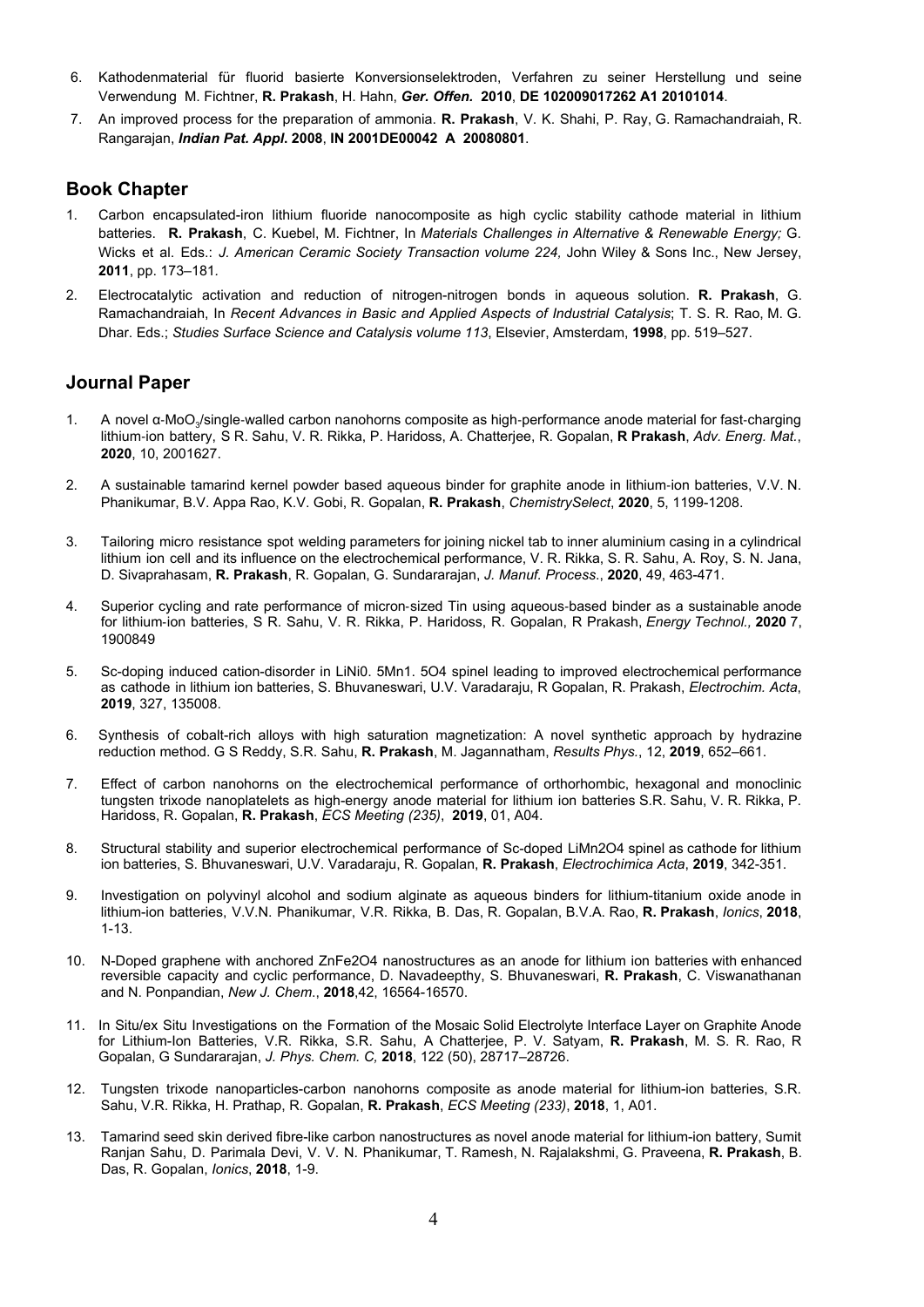- 14. Microstructure and Mechanical Properties of Pulse Laser Welded Stainless Steel and Aluminum Alloys for Lithium-Ion Cell Casings, V.R. Rikka, S.R. Sahu, R. Tadepalli, R. Bathe, T. Mohan, **R. Prakash**, G. Padmanabham, R. Gopalan, *Mat. Sci. Eng. B-Adv.*, **2016**, 6, 218-225
- 15. Synthesis of graphene sheets from single walled carbon nanohorns: Novel conversion from cone to sheet morphology, SR Sahu, Vallabha Rao Rikka, M. Jagannatham, Prathap Haridoss, Abhijit Chatterjee, Raghavan Gopalan, Raju Prakash, Materials Res. Exp., **2017**, 4, 035008.
- 16. Facile synthesis of carbon encapsulated  $Fe<sub>3</sub>O<sub>4</sub>$  nanocomposite and its performance as anode material in lithium-ion batteries. **R. Prakash**, K. Fanselau, S. Ren, T. K. Mandal, K. Kuebel, H. Hahn, M. Fichtner, Beilstein *J. Nanotechnol.*, **2013**, *4*, 699.
- 17. Nano batteries: Future of automotive transportation. T. N. Rao, **R. Prakash**, *Nano Digest*, **2013**, *4*, issue 8, 28-31.
- 18. Fe3O<sup>4</sup> anchored onto helical carbon nanofibers as high-performance anode in lithium-ion batteries, S. Ren, **R. Prakash**, D. Wang, V. S. K. Chakravadhanula, M. Fichtner, *ChemSuSChem*, **2012**, *5*, 1394-1400.
- 19. Synthesis of [Co/LiF/C] nanocomposite and its application as cathode in lithium-ion batteries, C. Wall, **R. Prakash**, K. Kuebel, H. Hahn, M. Fichtner, *J. Alloys Comp.*, **2012,** *530*, 121-126.
- 20. New battery material for electric vehicles, **R. Prakash**, M. Fichtner, *KIT News Lett*. **2011**, *42*, 1-2.
- 21. Modified synthesis of [Fe/LiF/C] nanocomposite and its application as cathode material in lithium batteries, **R. Prakash**, A. K. Mishra, C. Wall, C. Kuebel, H. Hahn, M. Fichtner, *J. Power Sources,* **2011**, *196*, 5936–5944.
- 22. C-encapsulated-Fe/LiF nanocomposite as high stability cathode material in Li batteries. **R. Prakash**, C. Kuebel, M. Fichtner, In *Materials Challenges in Alternative & Renewable Energy;* G. Wicks et al. Eds.: *J. Am. Ceram. Soc. Trans. 224,* John Wiley & Sons Inc., New Jersey, **2011**, 173–181*.*
- 23. Ferrocene based carbon-iron lithium fluoride nanocomposite as stable electrode material in lithium batteries, **R. Prakash**, A. K. Mishra, A. Roth, C. Kuebel, T. Scherer, M. Gafari, H. Hahn, M. Fichtner, *J. Mater. Chem*. **2010**, *20*, 1871–1876 (status: **Back Cover Article**).
- 24. Alternative synthesis, density functional calculations and proton reactivity study of a trinuclear [NiFe] hydrogenase model compound. F. Lauderbach, **R. Prakash**, A. W. Götz, M. Munoz, F. W. Heinemann, U. Nickel, B. A. Hess, D. Sellmann, *Eur. J. Inorg. Chem.* **2007**, 3385–3393.
- 25. Synthesis and magnetic properties of mixed valent heptanuclear manganese wheels: A high-spin S = 27/2 ground state. R. W. Saalfrank, A. Scheurer, **R. Prakash**, T. Nakajima, F. Hampel, F. W. Heinemann, R. Leppin, B. Pilawa, H. Rupp, P. Müller, *Inorg. Chem*. **2007**, *46*, 1586–1592.
- 26. Synthesis and redox properties of mixed-valent octanuclear iron defective hexacubanes and a (CaCl) capped body-centered six-sided iron(III) polyhedron. **R. Prakash**, R. W. Saalfrank, H. Maid, A. Scheurer, F. W. Heinemann, A. X. Trautwein, L. H. Boettger, *Angew. Chem. Int. Ed*. **2006**, *45*, 5885–5889; *Angew. Chem.* **2006**, *118*, 6017–6022.
- 27. Hydrazine nitrosation of metal bound nitric oxide: Structural evidence for the formation of an ammine complex. **R. Prakash**, A. W. Götz, F. W. Heinemann, A. Görling, D. Sellmann, *Inorg. Chem.* **2006**, *45*, 4661–4667.
- 28. A non-heme dinuclear Fe<sup>II</sup> complex containing a single unsupported hydroxo bridge, J. P. López, H. Kaempf, M. Grunert, P. Guetlich, F. W. Heinemann, **R. Prakash**, A. Grohmann, *Chem. Commun*. **2006**, 1718–1720.
- 29. Synthesis and characterization of metal-centered six-membered mixed-valent heterometallic wheels of iron, manganese and indium. R. W. Saalfrank, **R. Prakash**, H. Maid, F. Hampel, F. W. Heinemann, A. X. Trautwein, L. Böttger, *Chem. Eur. J.* **2006**, *12*, 2428–2433 (status: **Highlighted Article**).
- 30. Visible light induced reversible extrusion of nitric oxide from a Ru<sup>II</sup> nitrosyl complex: A facile delivery of nitric oxide. **R. Prakash**, A. Czaja, F. W. Heinemann, D. Sellmann, *J. Am. Chem. Soc.* **2005**, *127*, 13758–13759.
- 31. Protonation and H/D exchange reactions promoted by a sulfur-rich Os<sup>II</sup> hydride complex: Identification of a labile dihydrogen complex. D. Sellmann, **R. Prakash**, F. W. Heinemann, *Dalton Trans.* **2004**, 3991–3996.
- 32. Reactivity of thiolate-bridged dinuclear Ru<sup>II</sup> complex with nitrogenous molecules: Spectroscopic identification of a labile N<sup>2</sup> complex. D. Sellmann, **R. Prakash**, F. W. Heinemann, *Eur. J. Inorg. Chem.* **2004**, 4291–4299.
- 33. Heterolytic cleavage of molecular hydrogen at a sulfur-bridged dinuclear ruthenium center. D. Sellmann, **R. Prakash**, F. W. Heinemann, M. Moll, M. Klimowicz, *Angew. Chem. Int. Ed.* **2004**, *43*, 1877–1880; *Angew. Chem.* **2004**, *116*, 1913–1916 (status: **Very Important Paper**).
- 34. Activation of H<sub>2</sub> and CO by sulfur-rich nickel model complexes for [NiFe] hydrogenases and CO dehydrogenases. D. Sellmann, **R. Prakash**, F. W. Heinemann, *Eur. J. Inorg. Chem.* **2004**, 1847–1858.
- 35. Iron carbonyl, nitrosyl and nitro complexes of a tetrapodal pentadentate amine ligand: Synthesis electronic structure and nitrite-reductase like reactivity. J. P. López, F. W. Heinemann, **R. Prakash**, B. A. Hess, O. Horner, Jean-Louis Oddou, Jean-Marc Latour, A. Grohmann, *Chem. Eur. J*. **2002**, *8*, 5709–5722.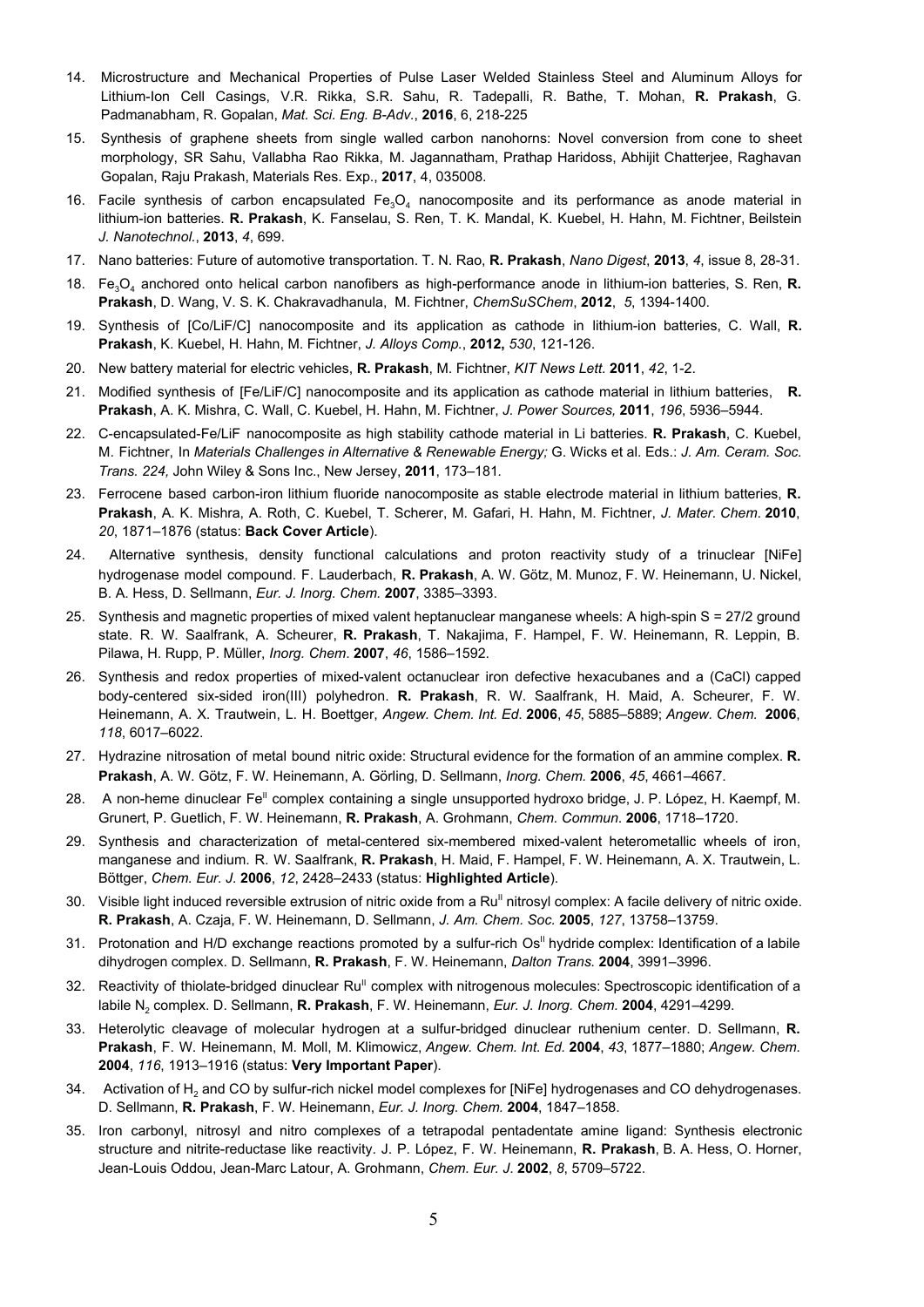- 36. Highly-soluble sulfur-rich nickel [Ni(L)(<sup>si</sup>S<sub>3</sub>)]<sub>3</sub> complexes (<sup>si</sup>S<sub>3</sub> = bis(2-mercapto-3-trimethylsilylphenyl)sulfide). D. Sellmann, **R. Prakash**, F. Geipel, F. W. Heinemann. *Eur. J. Inorg. Chem.* **2002**, 2138–2146.
- 37. Ruthenium(III)aminopolycarboxylato complexes active for the reduction of hydrazine and phenylhydrzine in aqueous medium. **R. Prakash**, G. Ramachandraiah, *J. Chem. Soc., Dalton Trans.* **2000**, 85–92.
- 38. Investigation and characterization of hydrazine and phenylhydazine complexes of Ru<sup>III</sup> PDTA (1,2-diamino-propanetetraacetate): Facile reduction of hydrazines in relevance to nitrogenases. **R. Prakash**, G. Ramachandraiah, *J. Mol. Catal. A: chemical* **2000**, *151*, 193–204.
- 39. Solution-membrane equilibrium at metal deposited cation exchange membrane: Chronopotentiometric characterization of metal modified membrane. V. K. Shahi, **R. Prakash**, G. Ramachandraiah, R. Rangarajan, *J. Colloid. Interf. Sci.* **1998**, *216*, 179–184.
- 40. Electrocatalytic activation and reduction of N-N bonds in aqueous solution. **R. Prakash**, G. Ramachandraiah, In *Recent Advances in Basic and Applied Aspects of Industrial Catalysis*; T. S. R. Rao, M. G. Dhar. Eds.; *Studies Surf. Sci. Catal*.: Elsevier, **1998**, *113*, 519–527.
- 41. Interaction of N<sub>2</sub>H<sub>4</sub>Ph<sup>+</sup> with Ru<sup>lli</sup> EDTA complexes: Reduction of N<sub>2</sub>H<sub>4</sub>Ph<sup>+</sup> to NH<sub>3</sub> and aniline in aqueous solution. **R. Prakash**, B. Tyagi, D. Chatterjee, G. Ramachandraiah, *Polyhedron* **1997**, *17*, 1235–1240.
- 42. Electrometric studies on the reduction of Ru<sup>III</sup> EDTA and its hydrazinium complexes. **R. Prakash**, B. Tyagi, G. Ramachandraiah, *Indian J. Chem.* **1997**, *36A*, 201–205.
- 43. Voltammetry of  $[LRu^{\text{III}}(OH_2)]$ <sup>-</sup> and  $[LRu^{\text{III}}(N_2H_5)]$  complexes at mercury electrode in aqueous solution. G. Ramachandraiah, B. Tyagi, **R. Prakash**, *Bull. Electrochem.* **1997**, *13*, 294–298.
- 44. Chronopotentiometric studies of bipolar membrane in sodium chloride solution. P. M. Gour, **R. Prakash**, R. Rangarajan, G. Ramachandraiah, V. K. Indusekhar, S. K. Adhikary, G. S. Trivedi, B. J. Shah, B. S. Makwana, *Indian J. Chem.* **1996**, *35A*, 796–799.

## **Conference / Seminar**

- 1. Tamarind kernel powder as a novel aqueous binder for graphite anode in lithium-ion batteries, V. V. N. Phanikumar, B. V. Appa Rao, K. V. Gobi, R. Gopalan and **R. Prakash**, *13th National Conference on Solid State Ionics (NCSSI-13)*, IITR, Roorkee, December 16 –18, **2019** (P).
- 2. Development of indigenous lithium-ion battery for electric mobility, S. R. Sahu, V. R. Rikka, R. Gopalan and **R. Prakash**, *IISF 2019*, Kolkata, November 5–8, **2019** (T).
- 3. LiSc0.06Mn1.94O4 as prospective cathode for lithium ion batteries for mobility application, S. Bhuvaneswari, U. V. Varadaraju, R. Gopalan, R. Prakash, *10th International Conference on Materials for Advanced Technologies (ICMAT)*, NTU Singapore, June 23–28, **2019** (P).
- 4. Scandium-doped LiMn2O4 spinel as stable cathode for lithium ion batteries, S. Bhuvaneswari**,** U. V. Varadaraju, R. Gopalan, R. Prakash, *International Conference on Advanced Materials (ICAM-2019)*, Jamia Millia Islamia University, New Delhi, March 6-7, 2019 (P).
- 5. Effect of state of charges and depth of discharge on the cycle life of LiFePO4/ Graphite Cell at fast charging for Electric Vehicle Applications, V. R. Rikka, S. R. Sahu, A. Chatterjee, **R. Prakash**, R. Gopalan, G. Sundararajan, *48th Power Sources Conference*, Denver, USA, June 11-14, **2018** (T).
- 6. Polyvinyl alcohol and sodium alginate as alternate green binders of lithium titanium oxide anode for lithium ion batteries, V.V.N.Phanikumar, B.V. Appa Rao, R.Gopalan and **R. Prakash**, *Third National conference on materials for energy conversion and storage*, IIT-BHU, Varanasi, October 18-20, **2018** (T).
- 7. Synthesis of bare and metal decorated graphene sheets from single walled carbon nanohorns for lithium ion battery Sumit Ranjan Sahu, Vallabha Rao Rikka, Prathap Haridoss, R. Gopalan, **R. Prakash**, *IMESD 2018*, IIT Roorkee, December 10-12, **2018** (T).
- 8. Superior Electrochemical Performance of Sc-Doped LiNi0.5Mn1.5O4 Disordered Spinel as Cathode in Lithium Ion Batteries for Electric Vehicle Applications, S. Bhuvaneswari, U. V. Varadaraju, R. Gopalan, **R. Prakash**, *Chemistry Symposium*, IITM Chennai, September 28, **2018** (P).
- 9. V. V. N. Phanikumar, B. V. Appa Rao, R. Gopalan and R. Prakash, "Effect of polyvinyl alcohol and sodium alginate aqueous binders on lithium titanium oxide anode for lithium-ion batteries" at "National conference on frontiers in chemical sciences and technologies (FCST)" at NIT Warangal, on January 29, **2016** (P)
- 10. Large scale Lithium ion battery fabrication for EV applications, V. R. Rikka, S. R. Sahu, K. Kumari, S. Vasu, V. V. N. Phanikumar, B. Bhuvaneswari, A. Sivaraj, S. Jana, L. Babu, K. Shanmugam, T.P. Sarangan, R. Gopalan, **R. Prakash**, *Indo - Korean workshop on green mobility and energy materials*, Hyderabad, Nov 26-27, **2015**,(T).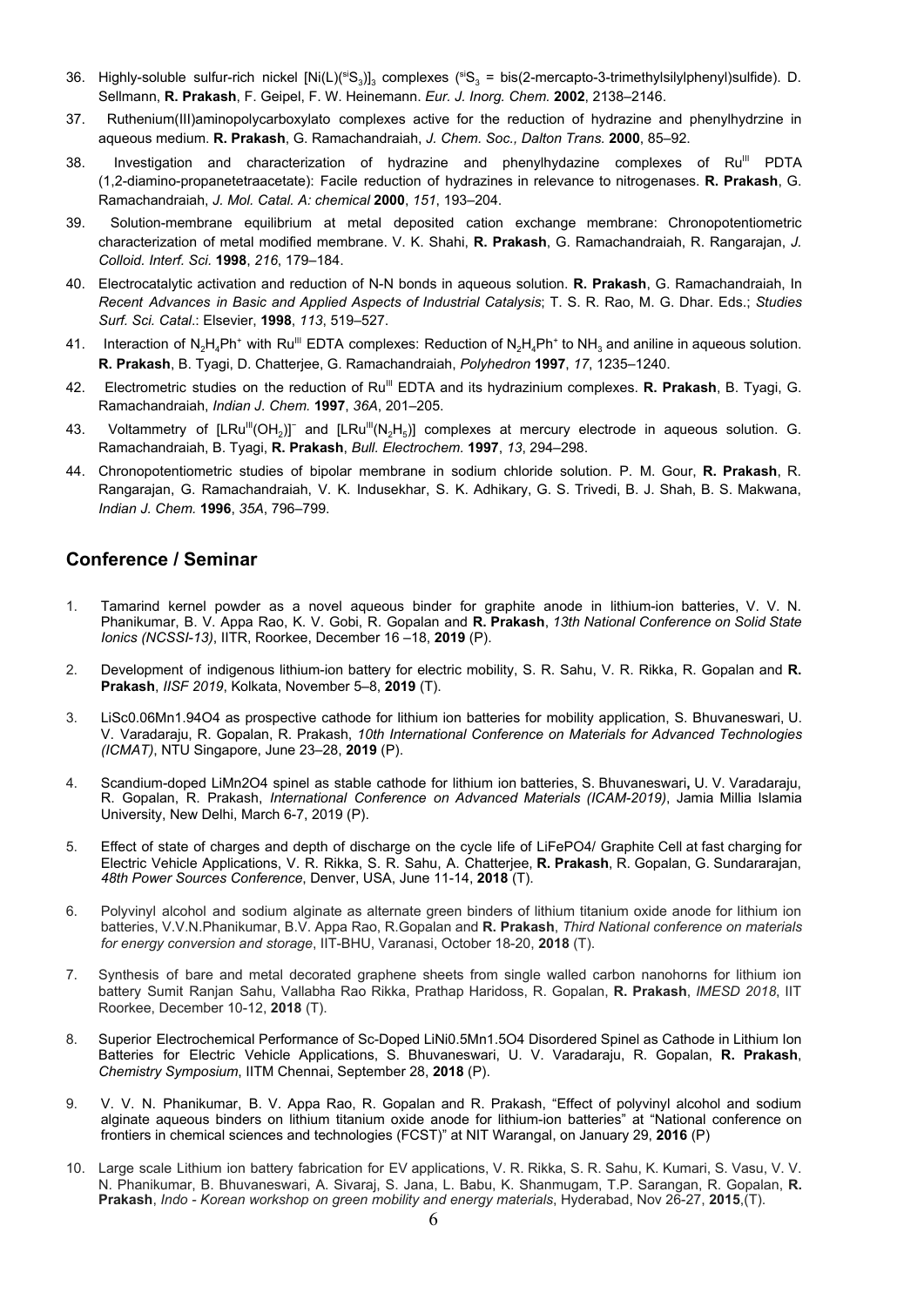- 11. Investigation on LiFePO4/C cathode prepared by eco-friendly polyvinyl alcohol (PVA) binder for LIB, K. Tanuja, V. R. Rikka, V. V. N. Phanikumar, S. R. Sahu, **R. Prakash**, R.Gopalan, *National Metallurgists day-annual technical meeting conducted by IIM Kolkata*, Coimbatore, November 13-16, **2015** (P).
- 12. The effect of electrode thickness on charge/discharge hysteresis of lithium-ion cell, K. Kumari, S.R.Sahu, R.Vallabha Rao, S.Bhuvaneswari, M.B.Sahana, **R.Prakash**, R.Gopalan, *NMD,ATM-2014*, College of Engineering, Pune, November 12-15, **2014** (P).
- 13. Fabrication and electrochemical performance of lithium ion batteries for EV/HEV applications, **R. Prakash**, K. Kumari, R. Vallabha Rao, Sumit R. Sahu, S. Vasu, V. V. N. Phanikumar, S. Bhuvaneswari, K. Tanuja and R. Gopalan, *10th Annual Knowledge Foundation conference on Lithium Battery Power and Battery Safety*, Capital Hilton, Washington, DC, November 11-12, **2014** (P).
- 14. National Mission for Electric Mobility: *Brainstorming session on rechargeable energy storage systems for xEVs*, **R. Prakash**, R. Gopalan, CECRI, Karaikudi, August 22-23, **2013** (A).
- 15. Structure electrochemcial property correlation of carbon free Mn doped LiFePO<sub>4</sub> prepared by hydrothermal method M. B. Sahana, **R. Prakash**, T. Mohan, T. Rajappa, R. Gopalan, and G. Sundararajan, *2 nd International Conference on Materials for Energy, EnMat II*, Karlsrue, Germany, May 12-17, **2013** (T).
- 16. Status of ARCI on setting-up of large lithium-ion battery plant, **R. Prakash**, Dr. Mohan, R. Gopalan, *Brainstorming meeting on energy storage devices (Batteries)*, Vigyan Bhavan Annexe, New Delhi, April 9, **2013** (T).
- 17. Development of large lithium-ion batteries for electrical vehicle applications. **R. Prakash**, T. Mohan, M. B. Sahana, R. Gopalan, *Indo-UK joint seminar on functional energy materials, manufacturing and structures (FAEMMA-2013)*, University of Hyderabad, Hyderabad, March 25-26, **2013** (T).
- 18. Co/LiF/C composite as cathode materials for lithium ion batteries, C. Wall, **R. Prakash**, H. Hahn, M. Fichtner, *Lithium Batteries Discussion 2011*, Arcachon, France, June 12-17, **2011** (P).
- 19. Carbon encapsulated-Fe LiF nanocomposite as stable electrode material, **R. Prakash**, M. Fichtner, *First International Conference on Materials for Energy*, Convention Center Karlsruhe, Germany, July 4-8, **2010** (T).
- 20. Novel synthesis method for CoFx based cathode material, C. Wall, **R. Prakash**, H. Hahn, M. Fichtner, *First International Conference on Materials for Energy*, Convention Center Karlsruhe, Germany, July 4-8, **2010** (P).
- 21. New synthesis method for conversion materials with high cyclic stability, M. Fichtner, W. Lohstroh, C. Wall, **R. Prakash**, *CIMTEC 2010, Symposium FD-Electrochemical energy storage systems: the next evolution*, Montecatini Terme, Italy, June 13-18, **2010** (T).
- 22. Ferrocene based carbon–Iron/lithium fluoride nanocomposite as stable electrode material in lithium Batteries, R. Prakash, M. Fichtner, Thematischer Workshop des Kompetenzfeldes *Applied and New Materials,* Karlsruhe Institute of Technology, Campus South, June 10, **2010** (T).
- 23. M/LiF/Nanocarbon composites as conversion electrode materials in lithium batteries, **R. Prakash** B. Breitung, C. Walls, E. Rödern, C. Kübel, H. Hahn, M. Fichtner, *International Workshop on Fluorinated Materials & Energy Conversion,* Bordeaux, France*,* April 12 -13, **2010** (T).
- 24. Metallocene-based nanocomposites as cathode materials in lithium batteries, **R. Prakash**, C. Wall, M. Fichtner, *Deutsche Physikalische Gesellschaft Conference Regensburg 2010*, Regensburg, Germany, March 23-25, **2010** (T).
- 25. Development conversion metal fluoride cathode material for lithium ion battery, M. Fichtner, **R. Prakash**, C. Wall, *Kick-off meeting of LIBNANO project,* Institute of Materials Research-III, Karlsruhe Institute of Technology, Karlsruhe, Germany, October 26, **2009** (T).
- 26. A novel iron-confined-carbon-LiF nanocomposite as stable positive electrode material in lithium batteries, R. Prakash, M. Fichtner, *Electrochemistry: Learning from the past and to master the future 25th One-day International Symposium*, Paul Scherrer Institute, Villigen, Switzerland, May 6, **2009** (P).
- 27. Lithium ion battery developments at FZK-Program NANOMICRO, **R. Prakash**, *Automotive-TATA meets KIT*, Center of Automotive Research and Technology, University of Karlsruhe, Karlsruhe, Germany, July 4, **2008** (T)
- 28. Batteries, Super-capacitors and Fuel Cells: Performance-safety-quality, 11<sup>th</sup> Ulm Electrochemical Talks, Fuel Cell Education and Training Center Ulm, Ulm, Germany, June 10, **2008** (T).
- 29. Cathode materials for lithium ion batteries, J. R. Binder, H. Geßwein, **R. Prakash**, M. Fichtner, *Helmholtz- Review Program NANOMICRO: Science, Technology and System*, Institute of Nanotechnology, Forschungszentrum Karlsruhe, Germany, February 3-5, **2008** (T).
- 30. *Battery development for hybrid vehicles: Needs, Trends and Prospects*, DECHEMA Colloquium, DECHEMA-Haus, Frankfurt, Germany, January 24, **2008** (T).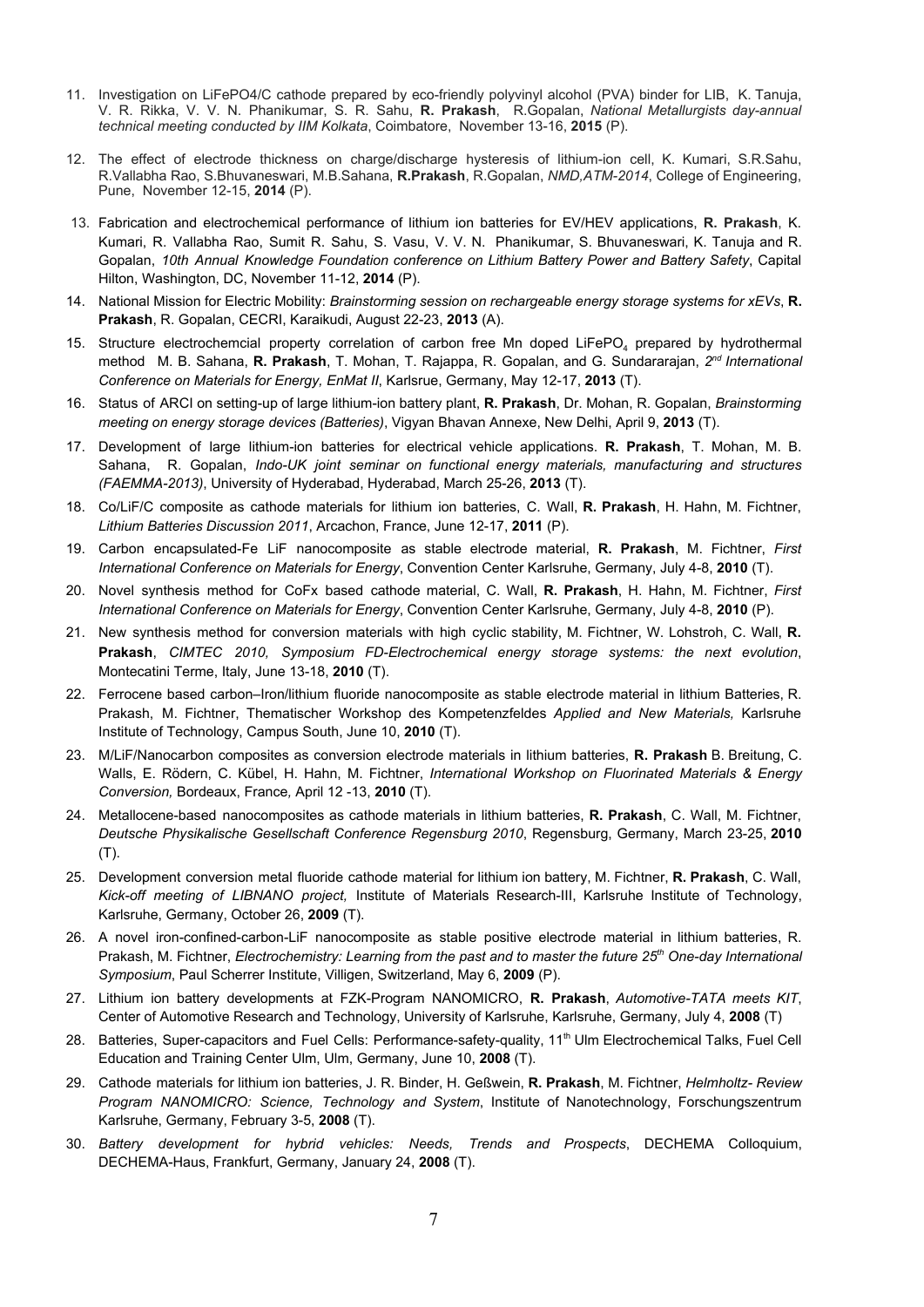- 31. Fluoride based materials in high energy density lithium batteries, R. Prakash, *Industry-Institute partnership for BMBF project Large-Lithium-Ion Battery (LLIB)*, LiTec Battery GmbH, Kamenz, Germany, December 18, **2007** (T).
- 32. The first heterometallic mixed-valent diethanolamine wheels. **R. Prakash**, H. Maid, F. Hampel, F. W. Heinemann, R. W. Saalfrank, *International conference* on *Redox Active Metal Centers in Homogenous and Heterogenous Electron Transfer System*, University of Erlangen-Nürnberg, Erlangen, Germany, October 4-7, **2006** (P).
- 33. Synthesis and redox properties of mixed-valent octanuclear iron defective hexacubanes and a capped nananuclear iron(III) space-centered orthorhombic disphenoid. **R. Prakash**, R. W. Saalfrank, H. Maid, A. Scheurer, F. W. Heinemann, A. X. Trautwein, L. H. Boettger, *First European Chemistry Congress*, Loránd Eötvös University, Budapest, Hungary, August 27-31, **2006** (P).
- 34. Redox and magnetic properties of di- and triethanolamine-based supramolecular systems. R. W. Saalfrank, A. Scheurer, **R. Prakash**, S, Spanner, T. Nakajima, H. Maid, F. Hampel, F. W. Heinemann, *Rennes-Erlangen Symposium,* Institute of Chemistry, University of Rennes, Rennes, France, June 20-23, **2006** (T).
- 35. Searching for single molecule magnets. R. W. Saalfrank, **R. Prakash**, A. Scheurer, L. H. Boettger, V. Schünemenn, A. X. Trautwein, *Sixth International Workshop on Mössbauer Spectroscopy*, The Lufthansa Training Center, Seeheim, Germany, June 7-11, **2006** (P).
- 36. Synthesis and magnetic properties of mixed-valent Mn wheels, R. W. Saalfrank, A. Scheurer, **R. Prakash**, T, Nikimya, F. Hampel, F. W. Heinemann, P. Mueller, *International Minisymposium* on *Redox Active Metal Centers in Homogenous and Heterogenous Electron Transfer System*, University of Erlangen-Nürnberg, Erlangen, Germany, February 24-26, **2005** (P).
- 37. Heterolytic H<sup>2</sup> activation at sulfur-rich metal centers: A step closer to the functional mimic of hydrogenases. **R. Prakash**, F. W. Heinemann, D. Sellmann, *Chemistry Symposium Erlangen-Rennes*, University of Erlangen-Nürnberg, Erlangen, Germany, June 15-19, **2004** (P).
- 38. Heterolytic H<sup>2</sup> activation by [Ni(S*t*Bu)(siS<sup>3</sup> )]. D. Sellmann, **R. Prakash**, F. W. Heinemann, *International SFB-Symposium on Redox-Active Metal complexes-Control of reactivity via Molecular Architecture,* University of Erlangen-Nürnberg, Erlangen, Germany, March 26-29, **2003** (T).
- 39. Sulfur-rich nickel compounds modeling the reactivity of [NiFe] hydrogenase centers. D. Sellmann, **R. Prakash**, F. W. Heinemann, *Chemistry Symposium Rennes-Erlangen 2001,* Institute of Chemistry, University of Rennes, Rennes, France, April 17-20, **2001** (T).
- 40. Electrochemical reduction of N2H<sup>4</sup> in aqueous solution using ruthenium catalyst. **R. Prakash**, G. Ramachandraiah, *National Symposium in Catalysis,* Indian Institute of Science, Bangalore, India, January 27-30, **1999** (T).
- 41. New electron donors for the catalytic reduction of bound hydrazine. **R. Prakash**, G. Ramachandraiah, *14th National Symposium on Catalysis,* Anna University, Chennai, India, December 16-18, **1998** (T).
- 42. Activation and reduction of N-N bonds by coordinately unsaturated metal complexes. **R. Prakash**, G. Ramachandraiah, *First AGRS Meet,* MS University, Baroda, India, December 6, **1998** (T).
- 43. First electrochemical evidence for the electron transfer from metal to the NN bonds of bound N<sub>2</sub> under moderate pressure. **R. Prakash**, G. Ramachandraiah, *National Workshop on Catalysis*, Regional Research Laboratory, Thiruvandram, India, December 11-13, **1997** (T).
- 44. Electrochemical activation and reduction of N-N bonds in aqueous solution. **R**. **Prakash**, G. Ramachandraiah, 13th *National Symposium on Catalysis,* IIP, Dehra Dun, India, April 2-4, **1997** (T).
- 45. Efficient electrocatalytic reduction of N<sub>2</sub>H<sub>3</sub>Ph to NH<sub>3</sub> and NH<sub>2</sub>Ph in aqueous solution **R. Prakash**, G. Ramachandraiah, *66th National Academy of Sciences India,* Dr BAM University, Aurangabad, India, October 31-November 2, **1996** (T).
- 46. Monomeric hydrazinium complexes of Ru<sup>III</sup> PDTA as electrocatalyst for the efficient reduction of hydrazine in aqueous solution. **R**. **Prakash**, G. Ramachandraiah, *National Workshop on Catalysis,* CSMCRI, Bhavnagar, India, December 20-22, **1995** (T).
- 47. Electrometric study on the reduction of N-N bond of metal bound hydrazine in aqueous solution. **R**. **Prakash**, B. Tyagi, R. Rangarajan, G. Ramachandraiah, 55<sup>th</sup> Annual Session of National Academy of Sciences India, S. V. University, Tirupati, India, November 3-5, **1995** (T).
- 48. Studies on α and β-alanine complexes of metal with hydrazine. **R. Prakash**, S. Govindarajan, National Symposium on Current trends in Coordination Chemistry, Cochin University, Cochin, India, March 23-25, **1995**(P).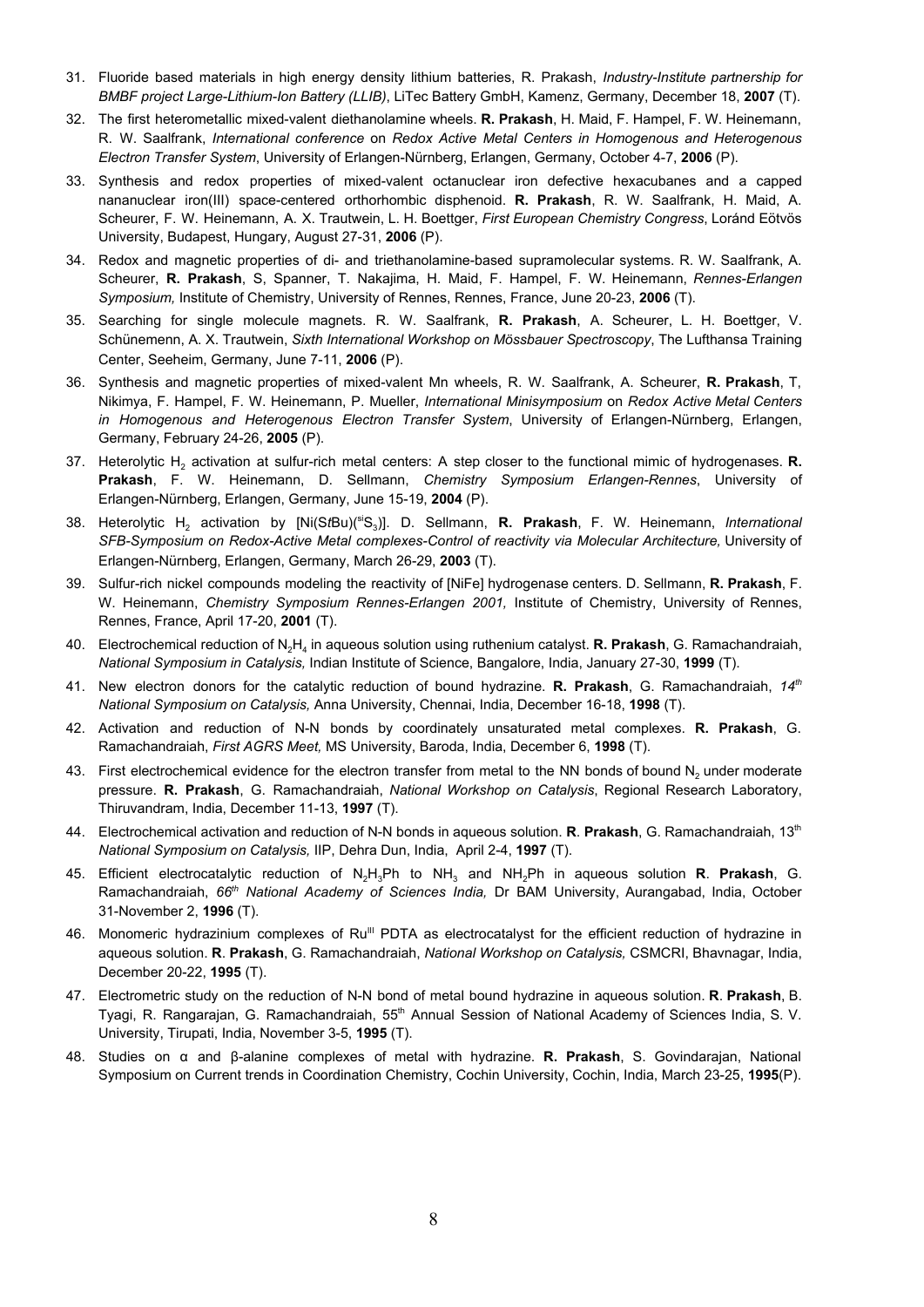#### **PhD Thesis supervision**

- 1. SEI layer and Ageing studies of Lithium ion batteries, Vallabha Rao Rikka, Centre for Automotive Energy Materials, ARCI Chennai (Jan 2014-present; Ext. guide: Prof. Abhijit Chatterjee, IITB, Mumbai).
- 2. Synthesis, characterization & doping of olivine/ spinel based materials and its effective binding nature for lithium ion batteries, *V. V. N. Phanikumar*, Centre for Automotive Energy Materials, ARCI Chennai (Dec 2013-present; Ext guide: Prof B. V. Appa Rao, NIT Warangal).
- 3. Single walled carbon nanohorns-based and carbon nanohorns-derived graphene-based anode materials for lithium-ion battery applications, *Sumit Ranjan Sahu*, Centre for Automotive Energy Materials, ARCI Chennai (Jul 2014-Sep 2020); Ext. guide: Prof. Prathap Haridoss, IITM Chennai).
- 4. Structure, morphology and electrochemical performance correlation in metal doped spinel (Li Mx Mn2-x OA) ( M = Transition metals) as Li ion battery cathode materials, *S. Bhuvaneswari*, Centre for Automotive Energy Materials, ARCI Chennai (Jul 2014-Jun 2020; Ext. guide: Prof. U. V. Varadaraju, IITM Chennai).
- 5. Investigation of metallocene based materials as conversion cathodes in lithium ion batteries, *Ben Breitung,* Institute of Nanotechnology, Karlsruhe Institute of Technology, Karlsruhe, Germany (Sept 2010- Dec 2011; Group: Dr. M. Fichtner/ Prof. A. Powell).
- 6. Transition metal fluorides as cathode materials for lithium ion batteries, *Clemens Wall*, Institute of Nanotechnology, Karlsruhe Institute of Technology, Karlsruhe, Germany (Apr 2009- Dec 2011; Group: Dr. M. Fichtner/ Prof. H. Hahn).
- 7. Synthesis, Structures and Reactivity of Novel Nitrogenase Relevant Transition Metal Complexes with NS<sub>4</sub>- and N<sub>3</sub>S<sub>3</sub>-Donor Atoms *Shaban Y. Shaban*, Institute of Inorganic Chemistry, University of Erlangen-Nuernberg, Germany (Sep 2000–May 2005; Group: Late Prof. D. Sellmann).
- *8.* Structural and Functional Model Compounds for [NiFe] Hydrogenases, *Frank Lauderbach*, Institute of Inorganic Chemistry, University of Erlangen-Nuernberg. Germany (Jan 2002–Dec 2004; Group: Late Prof. D. Sellmann).
- 9. Synthesis and Reactivity of Ruthenium Complexes with Sulfur Dominated Coordination Spheres *Alexander U. Czaja*, Institute of Inorganic Chemistry, University of Erlangen-Nuernberg. Germany (May 2002–Jul 2005; Group: Late Prof. D. Sellmann).
- 10. Syntheses, Structures, and Properties of Metal-Organic Networks. *Menase Ayuck Ako*, Institute of Organic Chemistry, University of Erlangen-Nuernberg. Germany (Jul 2004–Dec 2004; Group: Prof. R. W. Saalfrank).

### **INDUSTRY INTERACTION**

*Liotech, Russia*: Lithium-ion batteries for electric vehicle and other energy storage applications

*Mahindra Reva, Bangalore*: Lithium ion battery failure analysis

*Amara raja Batteries, Tirupati*: Fabrication of lithium ion batteries for electric vehicles

*Nissan-Renault, Chennai*: Joint development of LIB materials/cell for HEV/EV applications

*BEL, Pune*: Battery management system development

*TATA, UK*: For future project on Large-lithium-batteries for hybrid vehicles

*Literaion-Evonik GmbH, Germany*: Develpoment of advanced Lithium-Ion Battery for Automotive Application

*Daimler AG, Gremany*: Large scale materials development for lithium-ion batteries

*LiTec Battery GmbH, Germany*: Large-lithium-ion battery project

#### **EXTERNAL COLLABORATION**

**Prof. Dr. Horst Hohn**, Karlsruhe Institute of Technology (KIT), Institute of Nanotechnology, Germany (Nanomaterials synthesis for energy storage materials)

**Prof. Dr. Maximilian FIchtner**, Helmholtz-Institut Ulm, Germany (Synthesis of high energy density conversion cathode materials)

**Prof. Dr. Alain Tressaud**, ICMCB-CNRS, University Bordeaux, France (Thermo-gravimetric studies of fluorinated